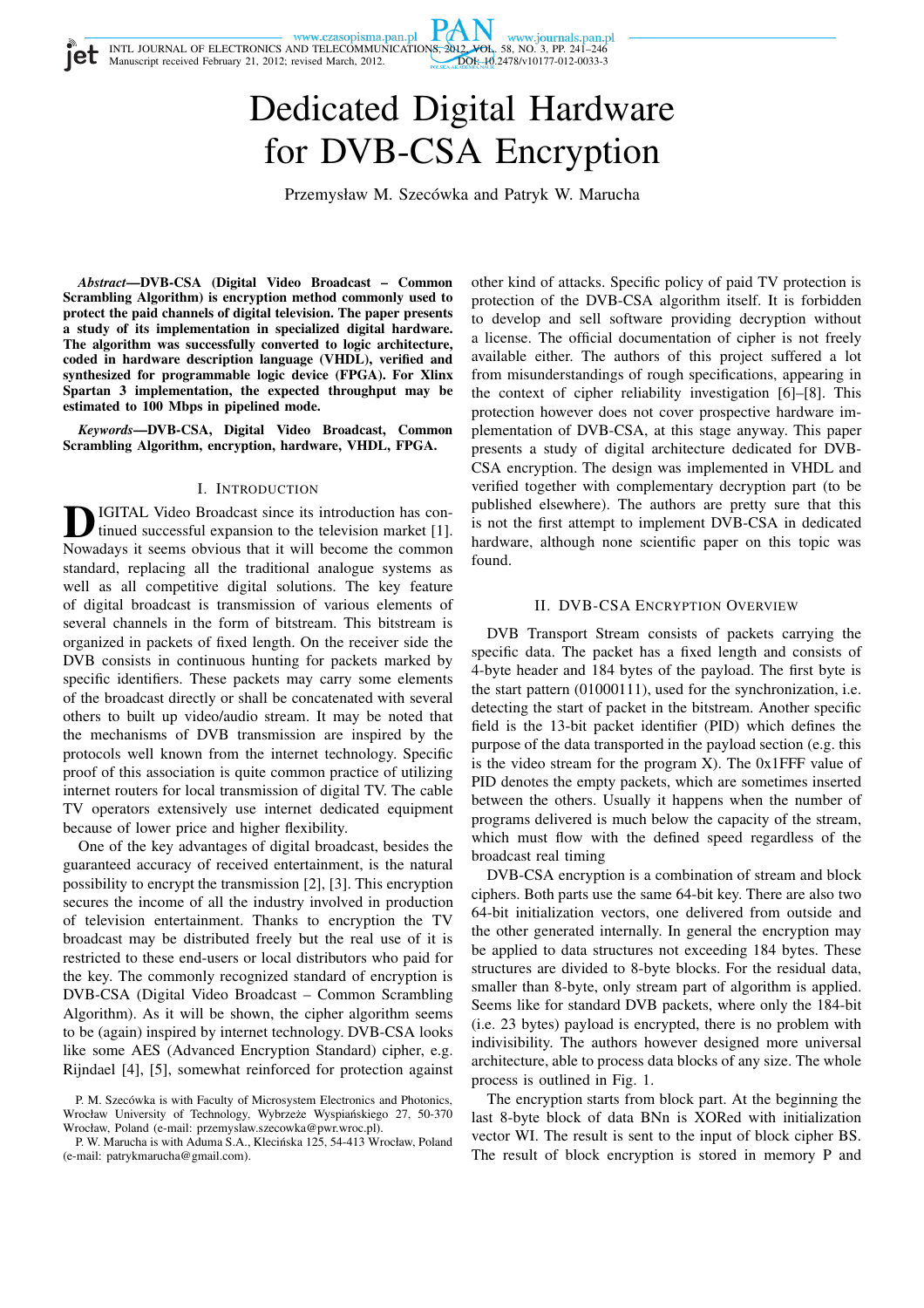

Fig. 1. DVB-CSA encryption overview. BN – input data , SB – block cipher operation, P – memory, BS – stream cipher output, BZ – encrypted output, WI – initialization vector for block cipher, IS – initializatin vector for stream cipher.

simultaneously XORed with the pre-last 8-byte block. The result of XOR is again block ciphered, sent to memory and simultaneously XORed with predecessing block of data etc. All the remaining input data is treated in this manner. The first 8-byte block of data BN1 is processed as the last one and has specific purpose. It is sent to the output directly, without stream encryption and simultaneously it is used as initialization vector IS for the stream cipher applied for the rest of block-encrypted data.

After initialization phase, the stream cipher generates consecutive bits of data which are XORed with consecutive bits of block encryption output, stored in memory blocks P. The final stage of DVB-CSA process is stream encryption of the last portion of original input data which was too small to form 8-byte block and hence omitted in block encryption, as stated above.

## *A. Block Encryption*

Block encryption process consists of 2 phases initialization and processing. Initialization consists in extension of 64-bit key to 448 bits. This extension relies on permutation function, which moves each bit of a key to another place, strictly defined in algorithm specification. Permutation is performed 6 times, the results are XORed in appropriate way and eventually concatenated to form the extended 448 bit key.

Processing phase of block encryption is shown in Fig. 2. The central element is register H, coupled with combinatorial logic. The register contains 8 blocks of 8-bit data. The key parts of combinatorial logic are XOR with the extended key Kr, s-box T, permutation U and series of other XOR operations. The s-box table converts 8-bit vectors to other ones, according to a look-up table defined in specification. Permutation U is defined below.

$$
U
$$
 [0.,7] := S[6], S[2], S[5], S[4], S[0], S[3], S[7], S[1]



Fig. 2. Schematic of DVB-CSA block encryption; processing phase.

Block encryption starts from presetting the register H with initialization vector. Then after 56 iterations (updates of H) the register contains the final block-encrypted data.

## *B. Stream Encrytpion*

Stream encryption consists of 2 phases initialization and generation. Initialization phase is shown in Fig. 3. The data is stored in 2 registers  $- A$  and B. Each of them contains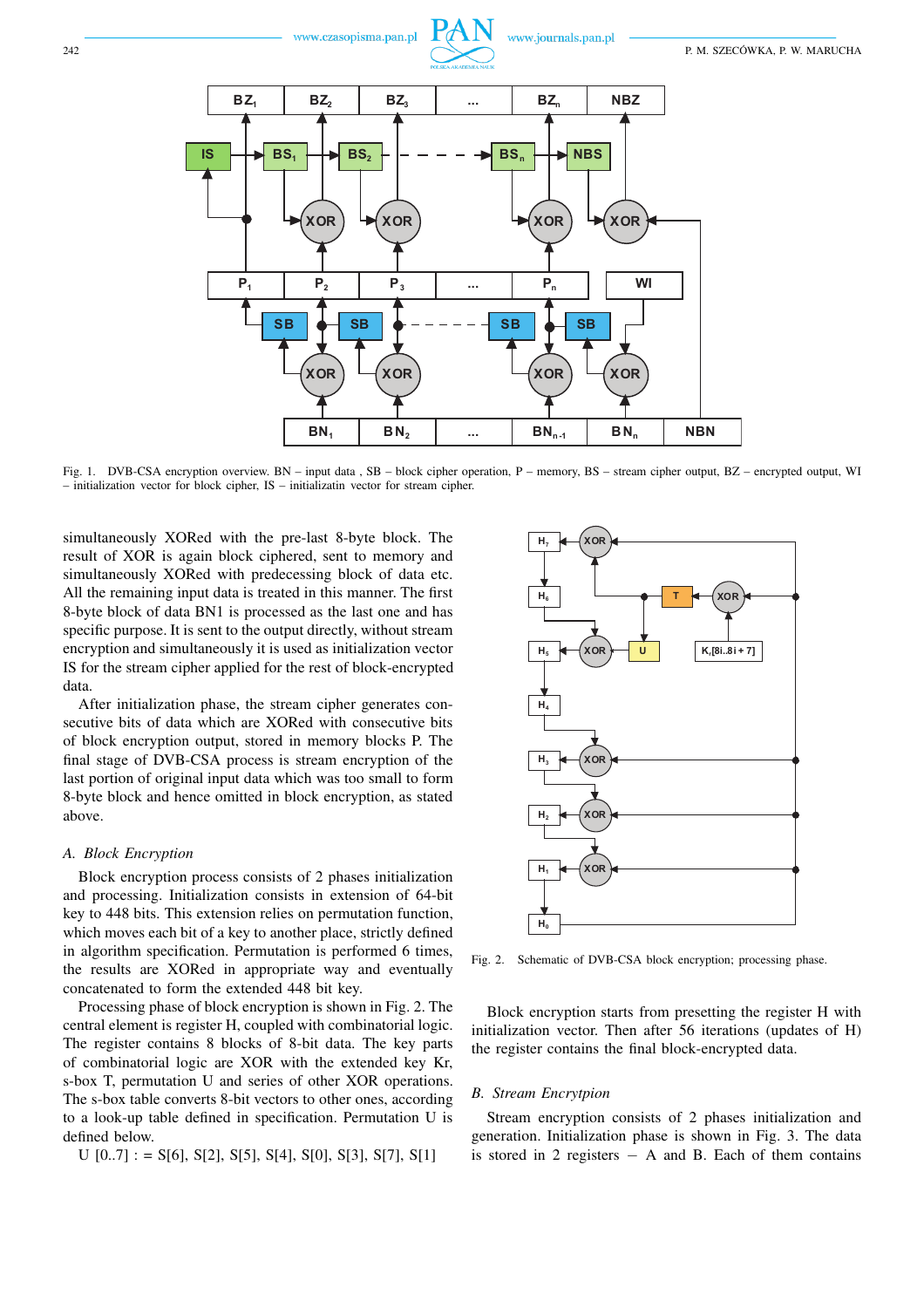www.czasopisma.pan.pl



www.journals.pan.pl

ten 4-bit nibbles. At the beginning the first 8 nibbles of each IA

register are preset with 64-bit key (32 bits for each register). The last 2 nibbles of A and B are reset. Then all the data is shifted 32 times, with combinatorial logic T1-T5 involved. T1 transform operates on the first 8-byte block of data encrypted with block cipher. In consecutive iterations consecutive bytes are processed in such way that 4 clock cycles are devoted to each byte. Depending on parity of iteration counter the div and mod results of division by 16 are directed to the outputs IA and IB and swapped respectively. T2 transform is a combination of the s-box transforms applied to seven 5-bit vectors constructed from permutations of selected bits of register A. The 2-bit outputs from all s-boxes are concatenated to form 14-bit result of T2, which is directed to T3, T5 and XORs. These 5-to-2 s-boxes are special, different from 8-to-8 s-box described above. T3 is relatively simple operation applied to register B. Selected bits of B are coupled to form four 4-bit combinations. Each 4-bit combination is then XORed and this way 4-bit result is obtained. T4 block is a combination of muxes, adder and registers, providing 1 clock cycle delay. In consecutive iterations E is a copy of F, F is either copy of E or sum of E, Z and c, depending on q, where c is previous value of carry output of the adder, stored in register. T5 is a simple shift of bits obtained from XOR. The whole initialization phase takes 32 clock cycles.

Generation phase is shown in Fig. 4. It is quite similar to initialization phase described above. The different elements are: no more T1 transform (and its result no longer directed to XOR), no more D feedback from the final XOR and T6 transform inserted to the output. T6 involves 2 XOR operations applied to 4-bit vector D:

 $W'[0] = D[1]$  XOR  $D[0]$ 

 $W'[1] = D[2] XOR D[3]$ 

W' is the final result, thus the throughput of stream encryption is 2 bits per clock cycle.

#### III. ARCHITECTURE

The device has 131 inputs and 64 outputs. Input vectors are the 64-bit input data and 64-bit encryption key. The other inputs are global clock, reset and a strobe signal forcing start of encryption process. The output is 64-bit vector with encrypted data. The design is full-synchronous with latch registers controlling the proper data flow and storing the appropriate values for the next iteration. Each iteration from algorithm description is performed in a single clock cycle. The encryption was partitioned to 3 modules − block cipher, stream cipher and control.

The architecture of block cipher is inspired by algorithm schematic shown in Fig. 2. The core of data flow are eight 8-bit registers. The s-box look-up table was implemented as a huge combinatorial coder based on multiplexing. Specific element is the key extension mechanism. It is sequential logic providing 6 iterations. It is enabled at the beginning of encryption process and then kept running for a few clock cycles. Then the result − extension key, is latched in a series of registers and the machine is turned off by disabling all the internal latch registers.





Fig. 3. Schematic of DVB-CSA stream encryption; initialization phase.



Fig. 4. Schematic of DVB-CSA stream encryption; generation phase.

Architecture of stream encryption module is shown in Fig. 5 and Fig. 6. Two schematics show the logic around registers A and B, appropriate for initialization and generation phases respectively. In initialization phase some extra logic is used, to perform T1 transform (Fig. 3). Other differences are: T6 block bypassed and D signal routed to the XOR gate at register A. The same circuitry is used for both phases, with appropriate switching, multiplexing, bypassing. Phase switching process does not harm A and B registers – their states are preserved, in accordance with the algorithm.

Block cipher requires 56 cycles to process 64 bit data. Stream cipher delivers 2 bits per clock cycle, which makes 32 cycles for 64 bits. These blocks may operate concurrently in pipeline providing a throughput of 1 data block (64-bit)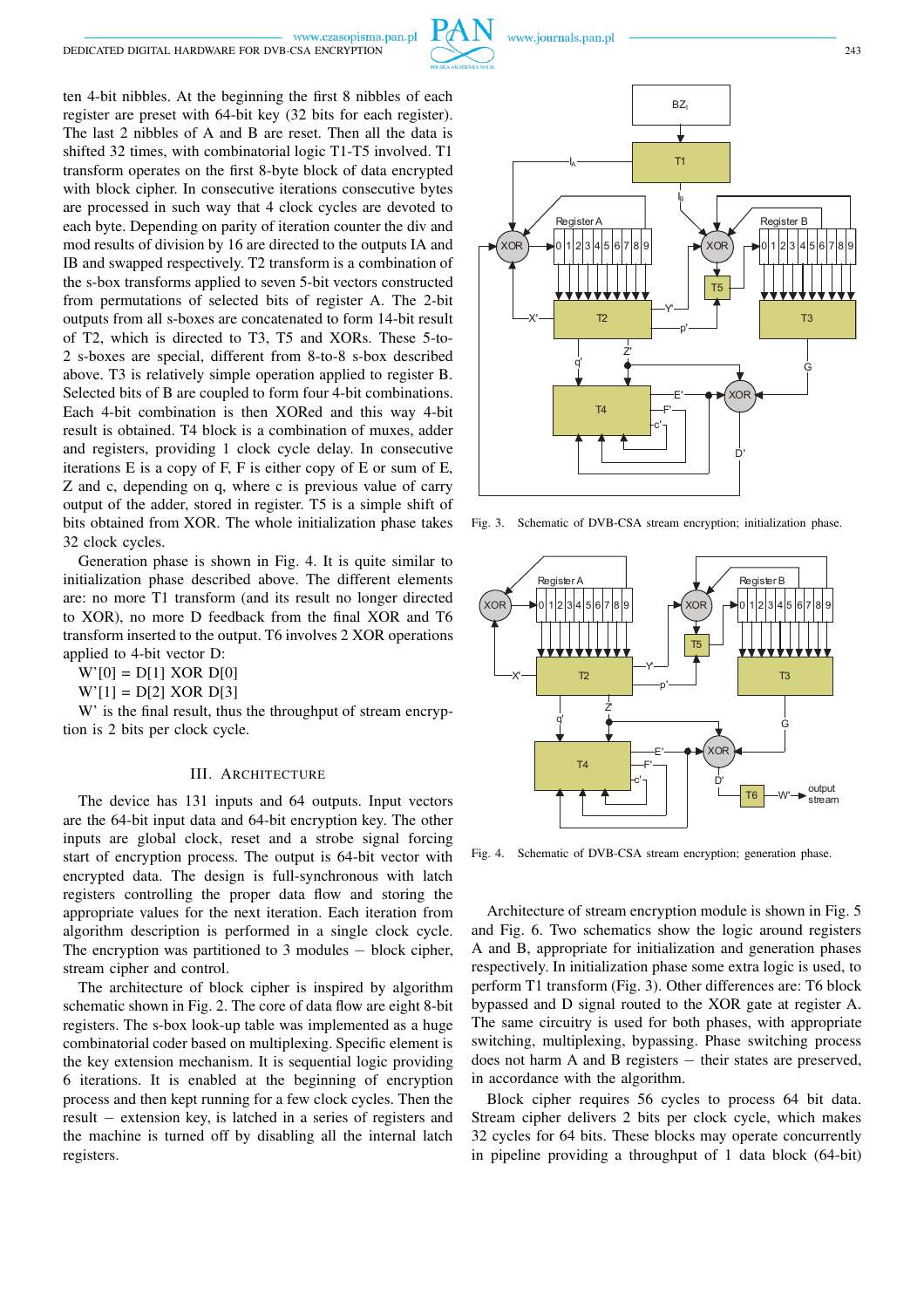



Fig. 5. DVB-CSA hardware; stream cipher configured for initialization phase.

per 58 clock cycles (block cipher slice plus 2 cycles for registers reload). A higher performance could be achieved by implementation of 2 block cipher units working in parallel and this way reducing the slice to 32-34 cycles.

# IV. IMPLEMENTATION

Presented architecture was implemented in hardware description language – VHDL. The code was processed with Xilinx ISE tools and synthesized for Spartan 3 family FPGA. Synthesis results are summarized in Table I. The amount of FPGA resources allocated for the design  $-1738$  registers and 1645 LUTs mimicking combinational logic let roughly estimate the overall complexity of proposed architecture to 100k gates.

The design was simulated in Xilinx ISE environment. Verification plan covered the typical input/output patterns known from specifications. At the beginning the results were not matching. It was revealed that the reason was a little mistake in a document with algorithm description used for the design. The problem was solved by combination of experimental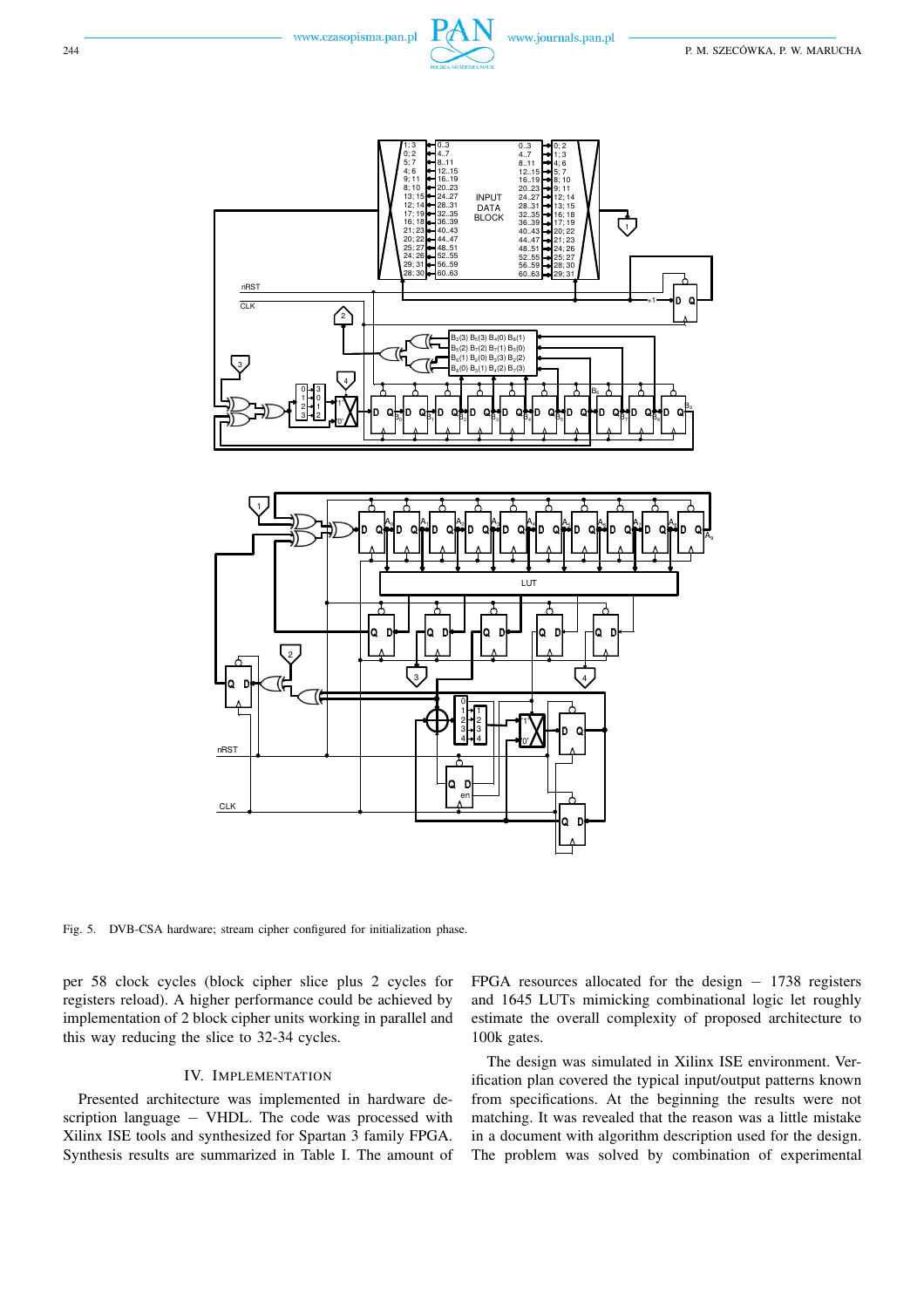



Fig. 6. DVB-CSA hardware; stream cipher configured for generation phase.

| Maximum clock frequency                  | 97 MHz    |
|------------------------------------------|-----------|
| Minimum input arrival time before clock  | $10.5$ ns |
| Maximum output required time after clock | $4.0$ ns  |
| Number of Slices                         | 1644      |
| Number of IOs                            | 194       |
| Number of Slice Registers                | 1738      |
| Number of Slice LUTs                     | 1645      |

TABLE I DVB-CSA ENCRYPTER SYNTHESIS RESULTS (XILINX SPARTAN 3)

research involving changes of the architecture and reverse engineering of C code available. Eventually the proper construction was found and successfully verified. Shall be stated however that the rough verification plan applied does not give absolute proof of compliance with DVB-CSA mechanisms used for the real broadcast.

# V. STATIC TIMING ANALYSIS

Timing analysis results listed in Table I show that maximum clock frequency is quite high − very close to 100 MHz. The minimum input arrival time before clock, slightly above 10 ns, is not great result however. It exceeds the minimum clock period estimation given above. Thus for the proper operation, the clock frequency must be decreased e.g twice. Alternative solution is insertion of additional registers to the critical inputs. Detailed analysis of timing report revealed that the critical path of combinatorial logic leads from H0 register in Fig. 2 to H5 register. It contains XORing with the key, T trasnform (s-box), U transform (permutation) and eventually XOR with H6 register. Simultaneously the critical path from input to the register is pretty same – it leads from the key input to H5 register. Thus the bottleneck for both clock frequency and input arrival time before clock edge is located in the same part of design. In these circumstances insertion of a register somewhere between T and U blocks shall improve two timing parameteres. Such insertion however would destroy the natural synchronicity of encryption algorithm, based on shift register H, and would require significant redesign of both hardware and the algorithm itself. Shall be taken into account that ciphers in general are somewhat delicate matter and any change in data flow may impact the resistivity to attacks.

Maximum required time after clock (4 ns) is more reasonable. It may be reduced again by insertion of registers to the signals coming out from T6 transform logic. Concerning considerations given above, for decreased clock frequency no changes are required whilst for the redesign approach the output logic needs appropriate redesign too.